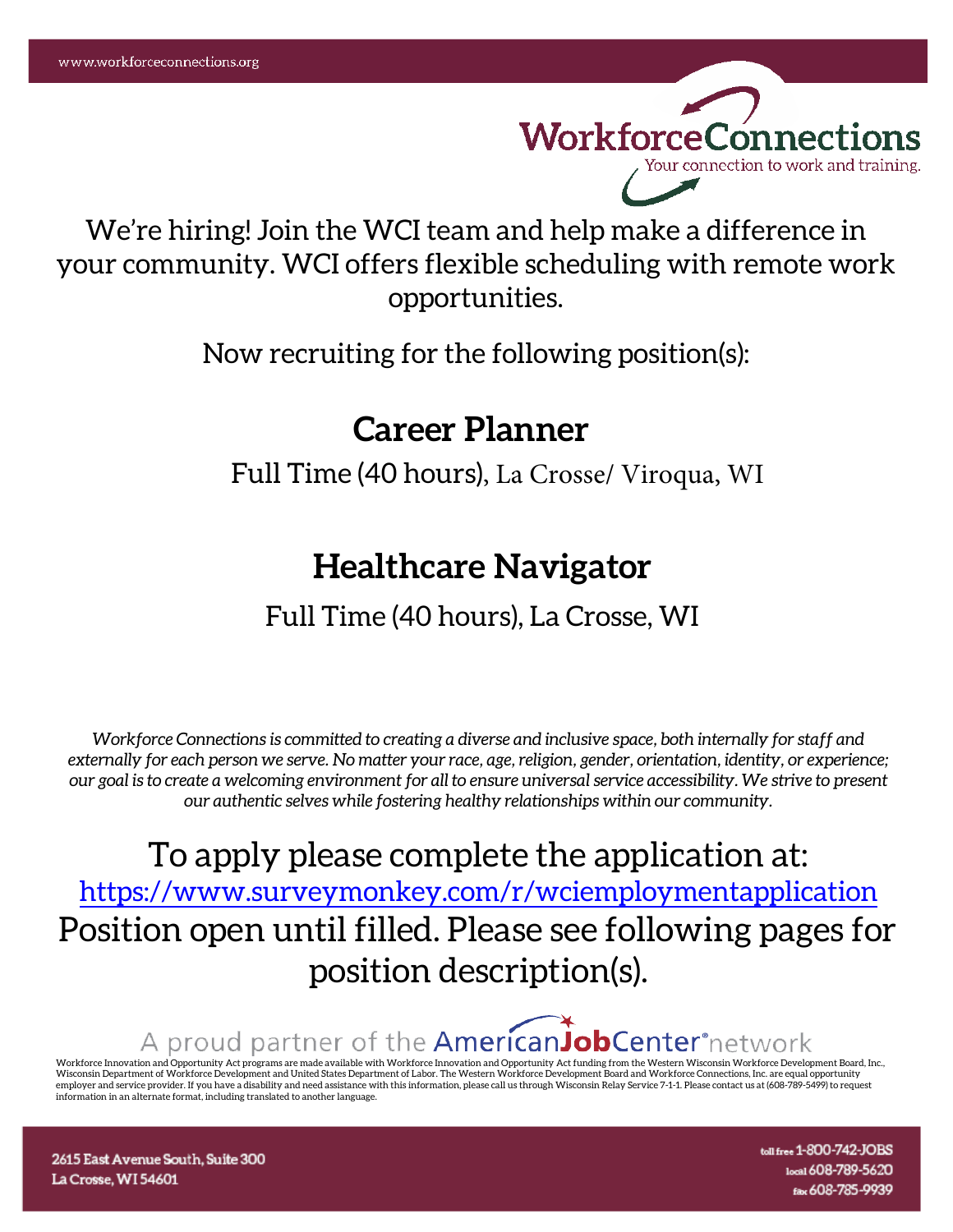

**Title:** Career Planner **Supervisor:** Director of Operations **Wage Range:** \$19.64 - \$34.79 / hour

# **Position Summary**

Under the supervision of the Director of Operations, the Career Planner serves as a case manager for all participants in employment related programs operated under Workforce Connections. The Career Planner is responsible for determining eligibility for employment program services and providing subsequent case management and services in accordance with program guidelines.

# **Minimum Qualifications**

Bachelor's degree preferred in a related field but will consider an associate's degree with two to three years' experience in a related field. Prefer experience in working with disadvantaged populations including eligibility determination and subsequent case management. Strong written, verbal and interpersonal skills required including conflict resolution and problem solving. Ability to explain budgeting, financial concepts and procedures. Work independently and as a strong team member. Ability to use appropriate computers reporting systems as identified by funders. A proficiency in the Windows operating system and Microsoft Office Suite required.

# **Primary Duties and Responsibilities**

# **I. Participant Services**

- Process program referrals and enroll participants into the related program timely.
- Perform intake and eligibility for program services while ensuring proper documentation and necessary reporting is in place.
- Provide program services in accordance with policy, law, and program plans.
- Assess the individual's work history, skills and aptitudes including educational levels or certifications achieved.
- Assist in the creation of employability plan and monitor progress towards achieving goals. Make revisions to plan or takes corrective action as necessary.
- Enter data into required reporting systems as necessary by the organization and funding sources.
- Provide case management services including assistance with employment search, job retention  $\&$ advancement, job preparedness, life skills development, money management, interpersonal safety, and other issues as appropriate.
- Provide job search, resume writing, placement assistance and career assessments where appropriate.
- Refer individuals to other appropriate community support services.
- Follow all State guidelines in the interpretation and explanation of federal, state, and local policies governing legal rights and responsibilities of applicants and participants.
- Attend all required trainings to maintain position required certifications and training requirements.
- Act as an advocate in resolving barriers to employment.
- Maintain contact standards in accordance with Workforce Connections, Inc. and funder guidelines.
- Provide excellent customer service to all individuals.

# **II. Oversight and Monitoring**

- Assess individual or family needs and provide referral(s) to access other services as needed.
- Assist individuals through case management services including life skills development, money management, interpersonal safety, and other issues as appropriate.
- Monitor and report on the school attendance requirements for school-aged children and Personal Responsibility Plans and takes corrective action if necessary.
- Implement the employability plan and monitor participants' progress toward achievement of goals and objectives and take corrective action if necessary.
- Work with others in the community, partners and Job Developers to identify unsubsidized, subsidized, community service, and job placements to meet participant and program needs.
- Meet and/or exceed performance expectations for all program operations.
- Maintain case files with proper verifications, service documentation.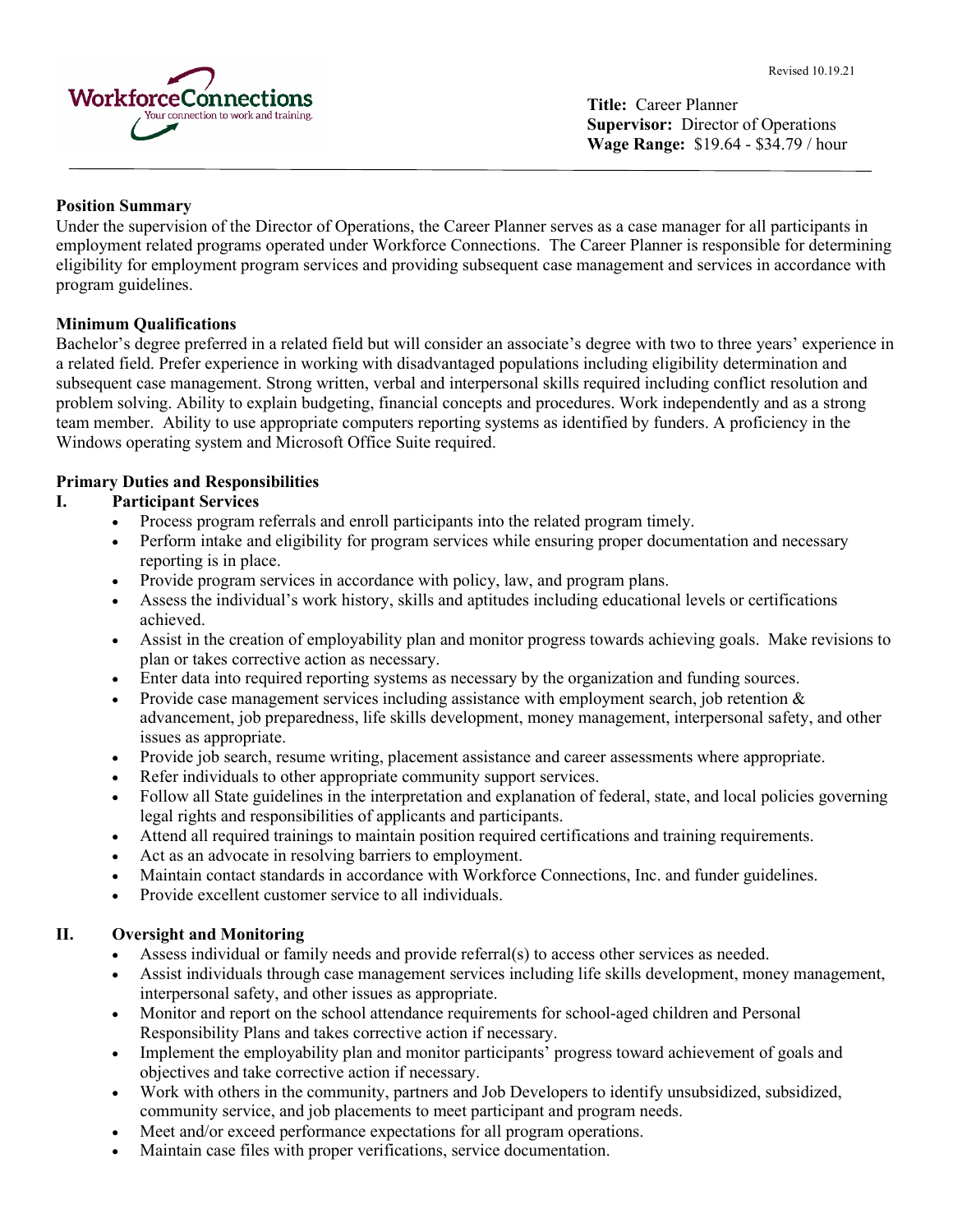# **III. Other Duties as Assigned**

- Participate in program training sessions and workshops.
- Perform other duties as assigned.
- Follow all policy and performance procedures established by Workforce Connections.
- Act as a member of the Workforce Connections team exhibiting professionalism, teamwork, and company values.

#### **Physical/Sensory/Cognitive Requirements**

The majority of the work time will be spent in an office setting and in the community in a variety of settings assisting in achieving the goals and objectives of Workforce Connections, Inc. Mobility within the rural and urban community is required on a daily basis. Must be able to drive and have access to a reliable vehicle. Will be required to sit at a desk or in meetings for an extended period of time. Ability to present information and respond to questions from staff, board members, and the general public when speaking on the phone or in face-to-face interactions.

Uses hearing and vision with the ability to collaborate and orchestrate in a variety of environments. Regular use of fine motor skills for writing or typing. Lifting of objects up to 30 pounds may be required. Bending and walking required regularly.

Regularly will concentrate on multiple tasks simultaneously along with the capacity to respond calmly and quickly to deadlines required. Ability to interpret an extensive variety of technical instructions and deal with several abstract and concrete variables.

#### **Environmental Conditions**

Majority of work is performed in an office setting, community, and varied conditions. Outdoor travel required.

| Career Planner Signature  | Date |
|---------------------------|------|
| Supervisor Signature      | Date |
| <b>Executive Director</b> | Date |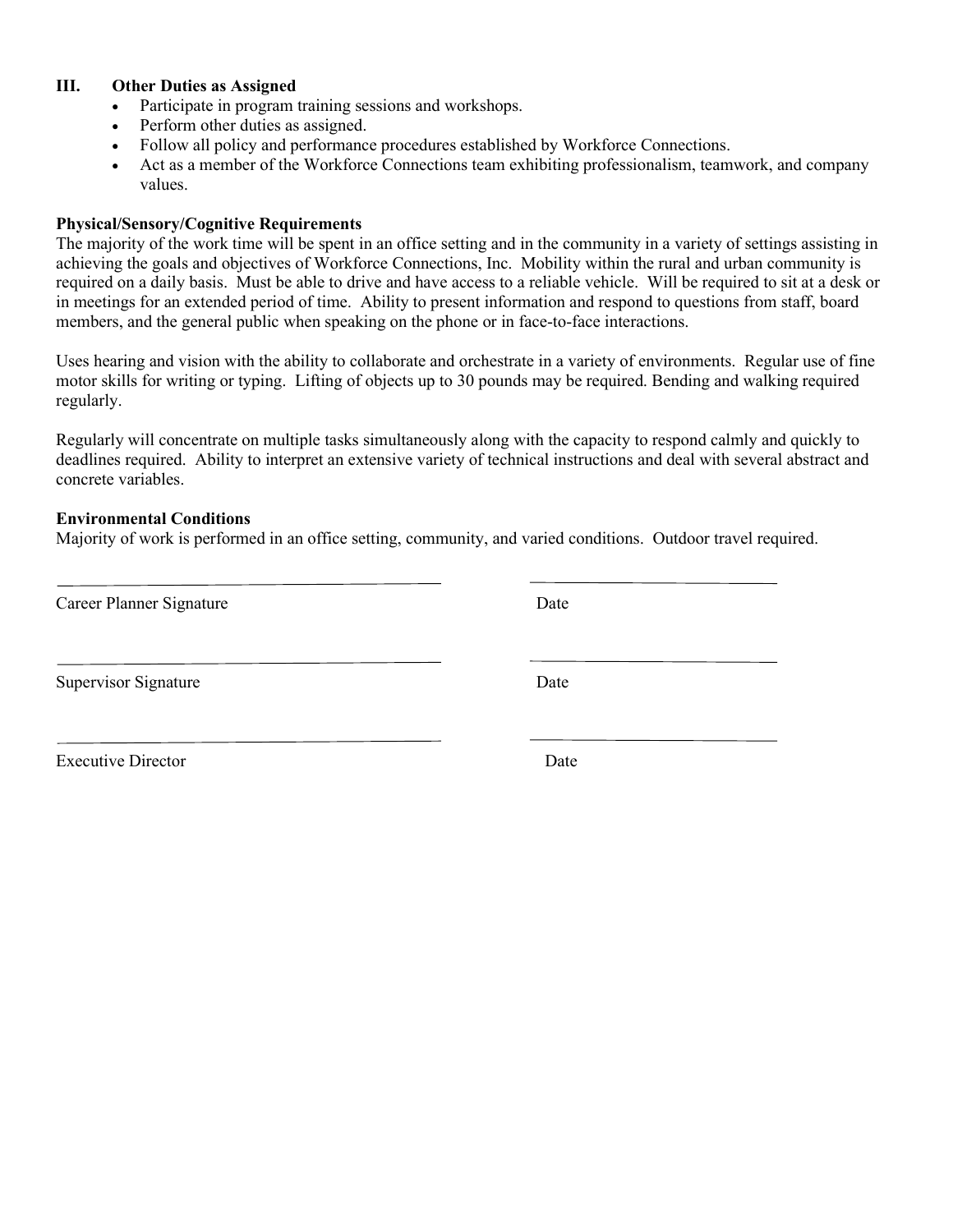4/04/2022



**Healthcare Navigator Supervisor:** Director of Operations **Wage Range:** \$19.64 - \$34.79/ hour

# **Position Summary**

Under the direct supervision of the Director of Operations, the Healthcare Navigator serves as the point of contact to assist customers in connecting to health insurance opportunities. The Healthcare Navigator is responsible for educating and assisting both customers and businesses in understanding health insurance options, accessing and enrolling in insurance options, referral to other insurance assistances, and ongoing support for those experiencing health insurance needs.

# **Minimum Qualifications**

Bachelor's degree in human services, health care, or related field. preferred but will consider an associate degree with experience. Prefer experience in working with disadvantaged populations including eligibility determination and subsequent case management. Strong, written, verbal and interpersonal skills required including conflict resolution, presentation, and problem solving. Work independently and as a strong team leader. Ability to use relevant computer systems. Strong presentation skills.

# **Primary Duties and Responsibilities**

# **I. Technical Duties**

- Develop and maintain relationships with key stakeholders including employers, customers, advocates, school districts, and partner agencies
- Educating and assisting customers in health insurance eligibility determination and obtaining coverage options
- Collaborate with partner agencies to increase health literacy
- Connect children and families to affordable health insurance options
- Process reports as required by the contract
- Attend and present workgroups/roundtables as needed
- Meet contract performance standards and meeting contract expectations
- Follow State guidelines in the interpretation and explanation of federal, state, and local policies governing legal rights and responsibilities of applicants and participants.
- Attend all required training to achieve and maintain status and expertise as ACA Healthcare Licensed Navigator and complete other required trainings and certifications as assigned.
- Maintain expertise in health insurance policy and regulations as required by the contract.

# **II. Education and Outreach**

- Agency point of contact for health insurance questions or assistance
- Develop and facilitate public health insurance training, outreach, and education sessions

# **III. Other Duties as Assigned**

- Participate in program training sessions and workshops.
- Perform other duties as assigned.
- Follow all policy and performance procedures established by Workforce Connections.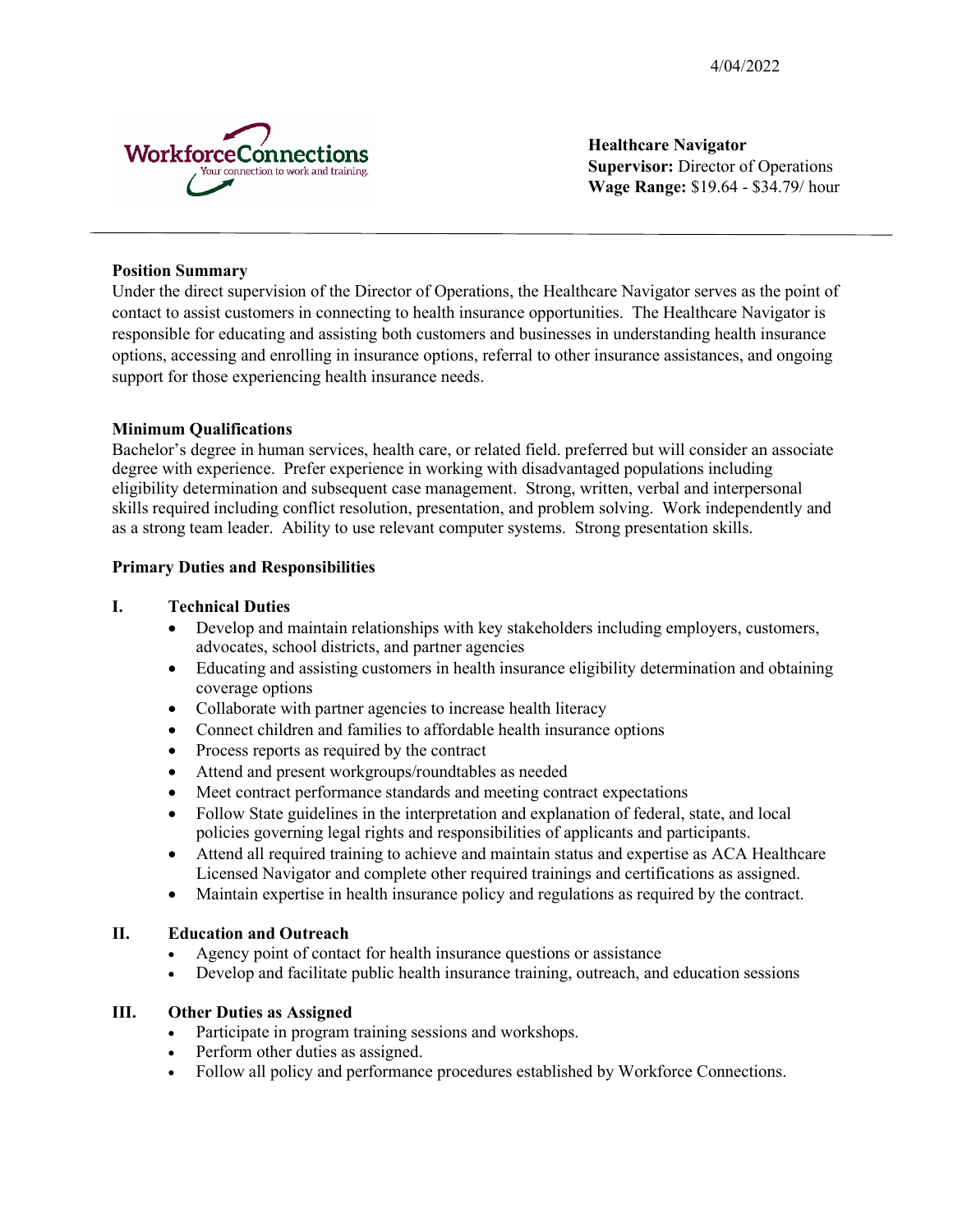• Act as a member of the Workforce Connections team exhibiting professionalism, teamwork, and company values.

#### **Physical/Sensory/Cognitive Requirements**

The majority of the work time will be spent in an office setting and in the community in a variety of settings assisting in achieving the goals and objectives of Workforce Connections, Inc. Mobility within the rural and urban community is required on a daily basis. Must have access to a reliable transportation. Will be required to sit at a desk or in meetings for an extended period of time. Ability to present information and respond to questions from staff, board members, and the general public when speaking on the phone or in face-to-face interactions.

Uses hearing and vision with the ability to collaborate and orchestrate in a variety of environments. Regular use of fine motor skills for writing or typing. Lifting of objects up to 30 pounds may be required. Bending and walking required regularly.

Regularly will concentrate on multiple tasks simultaneously along with the capacity to respond calmly and quickly to deadlines required. Ability to interpret an extensive variety of technical instructions and deal with several abstract and concrete variables.

#### **Environmental Conditions**

Majority of work is performed in an office setting, community, and varied conditions. Outdoor travel required.

Healthcare Navigator Signature Date

Supervisor Signature Date

Executive Director Date